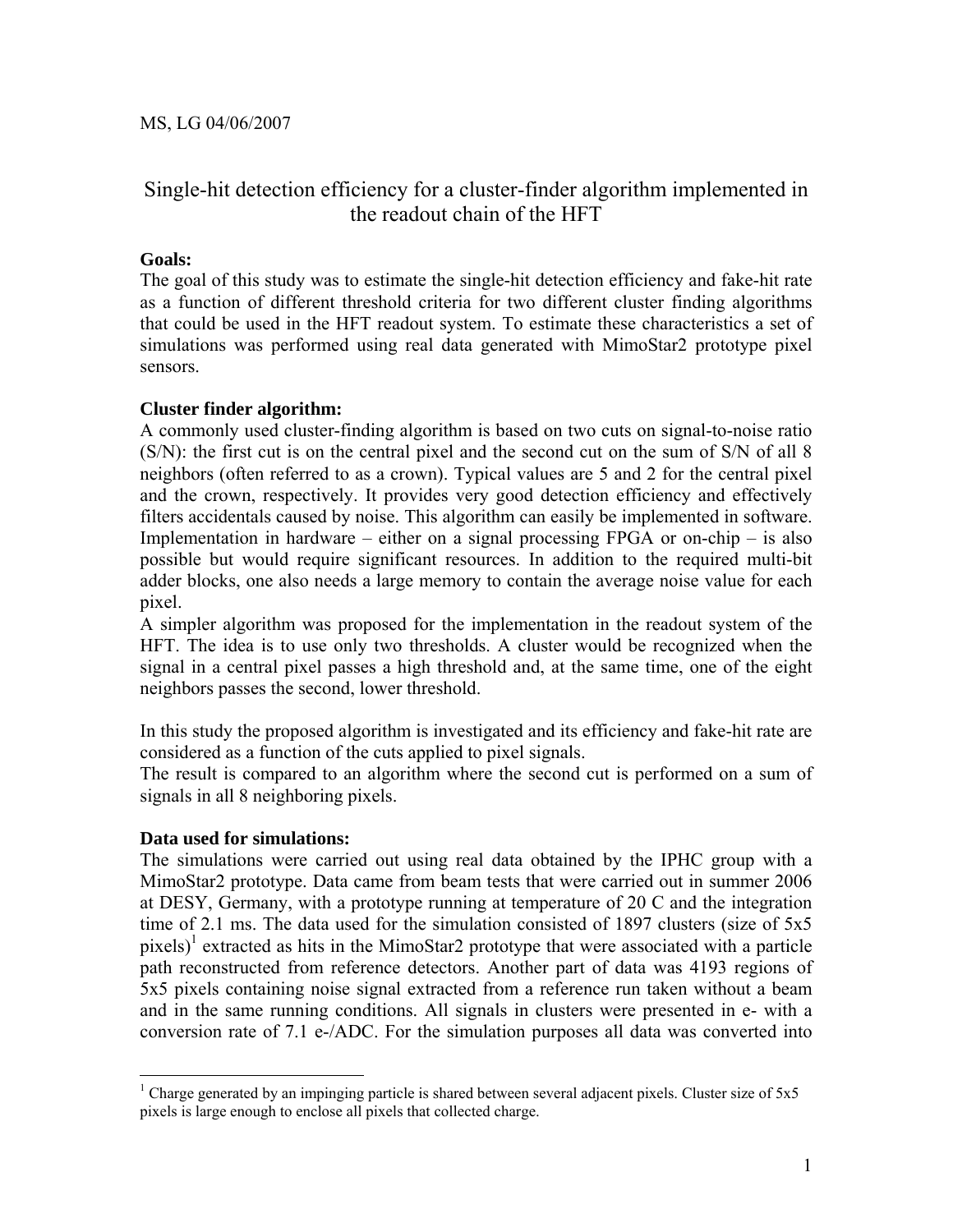ADC units. Standard deviation for noise samples was 2.14 ADC. The most probable value of signal in the central pixel of a cluster was about 30 ADC.

The data input into simulations contained clusters embedded into background signal. Events with a frame size of 15x15 pixels were formed from noise data with the central 5x5 region replaced by a single cluster. To allow study of fake-hit rate down to rates of 10-6, the initial 104825 noise samples were used for generating 1.2 M noise samples for the simulation. A pseudo-random number generator randomly selected samples from the initial set of data and built the large set used for the simulation. The distribution of the generated set of data was in agreement with the distribution of the original noise samples. The complete set of data used for the study consisted of 7588 frames with a size of 15x15 pixels (each signal cluster was used 4 times)

#### **Definitions:**

Detection efficiency:

$$
eff = \frac{N_{org}}{N_{TOT}} \times 100 = \frac{N_{org}}{N_{FRAMES}} \times 100 \text{ [%]}
$$

 $N_{org}$ – number of clusters detected in the original central 5x5 regions of all entry events,  $N<sub>TOT</sub>$  – the total number of clusters embedded in the central regions of entry events equal to the number of frames  $(N_{\text{FRAMES}}=7588)$ .

Fake-hit rate per pixel:

$$
FHR = \frac{N_F}{N_{FRAMES} \times N_{PK}} = \frac{\sum_{frames} (n_{\text{det}} - n_{\text{org}})}{N_{FRAMES} \times N_{PK}}
$$

 $N_F$  – number of fake clusters,

 $n_{\text{det}}$ – number of clusters detected in one frame,

 $n_{org}$ – number of clusters detected in one frame at the position where the original cluster was embedded,

 $N_{PIX}$  =160 – number of pixels in one frame that are scanned for clusters, excluding the original cluster of 25 pixels (in addition, two rows at the edges of each frame where not scanned).

#### **Procedure:**

Each frame was scanned with a 3x3 pixel window. The central pixel is considered as the center of a cluster when the cluster criterion is met. As a result a number of pixels can be marked in one cluster. An example for this procedure is presented in [Figure 1.](#page-2-0)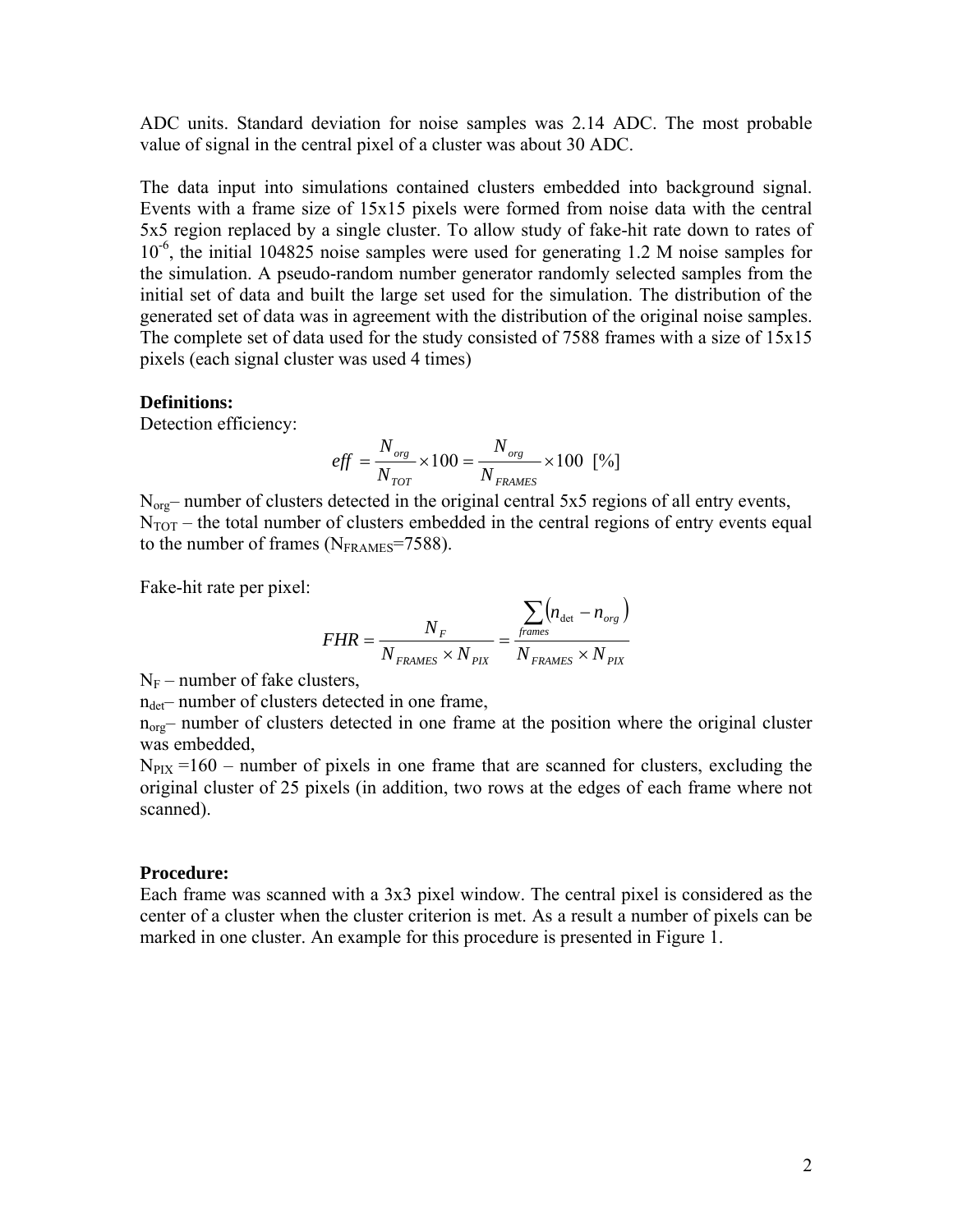<span id="page-2-0"></span>

**Figure 1 Images of the original frame and the frame after passing through a cluster finding algorithm.**

Reconstruction of a cluster from a group of pixels was accomplished using a flood-fill algorithm. The binary image was raster scanned and when a valid pixel was encounter a recursive function was called to merge pixels into a single cluster. The centroid of each cluster has to be found to estimate the hit position. A very similar algorithm will be required for processing data from the HFT.



**Figure 2 Flood-fill algorithm that merges neighboring pixels into a single cluster.** 

The distance between the hit position estimated from a center of mass of the original cluster and the centroid of a reconstructed cluster has the distribution presented in [Figure](#page-3-0)  [3.](#page-3-0) The mean value is compatible with a binary resolution that is equal to

$$
\sigma = \frac{p}{\sqrt{12}}
$$

where p is pixel pitch that, in this case, is normalized to 1.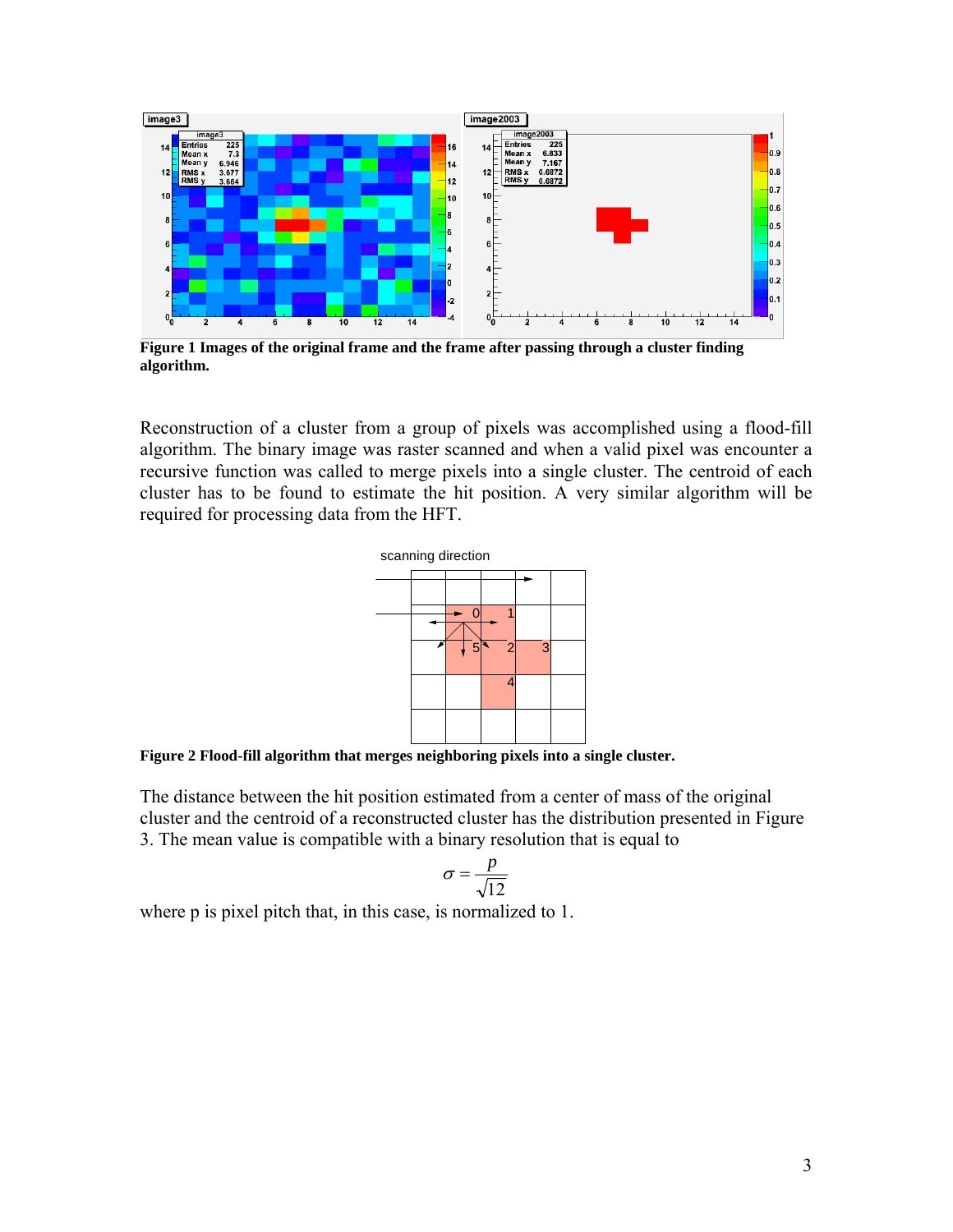<span id="page-3-0"></span>

**Figure 3 Distance between a center of mass for the original cluster (12 bit resolution) and the centroid of the reconstructed cluster.**

<span id="page-3-1"></span>The size of a cluster depends on the high cut on the central pixel. Average cluster size as a function of a cut on the central pixel is presented in [Figure 4](#page-3-1) and it varies from about 4 to 2.6 pixels for lower and higher cuts respectively.



**Figure 4 Average number of pixels in a cluster as a function of the high cut on the central pixel in the cluster finding algorithm.**

#### **Results:**

[Figure 5](#page-4-0) shows efficiency vs. fake-hit rate per pixel for the proposed two-threshold cluster finding algorithm as a function of applied cuts expressed in ADC counts. [Figure 6](#page-5-0) shows the same characteristics for the algorithm where the second cut is performed on a sum of signals in 8 adjacent pixels.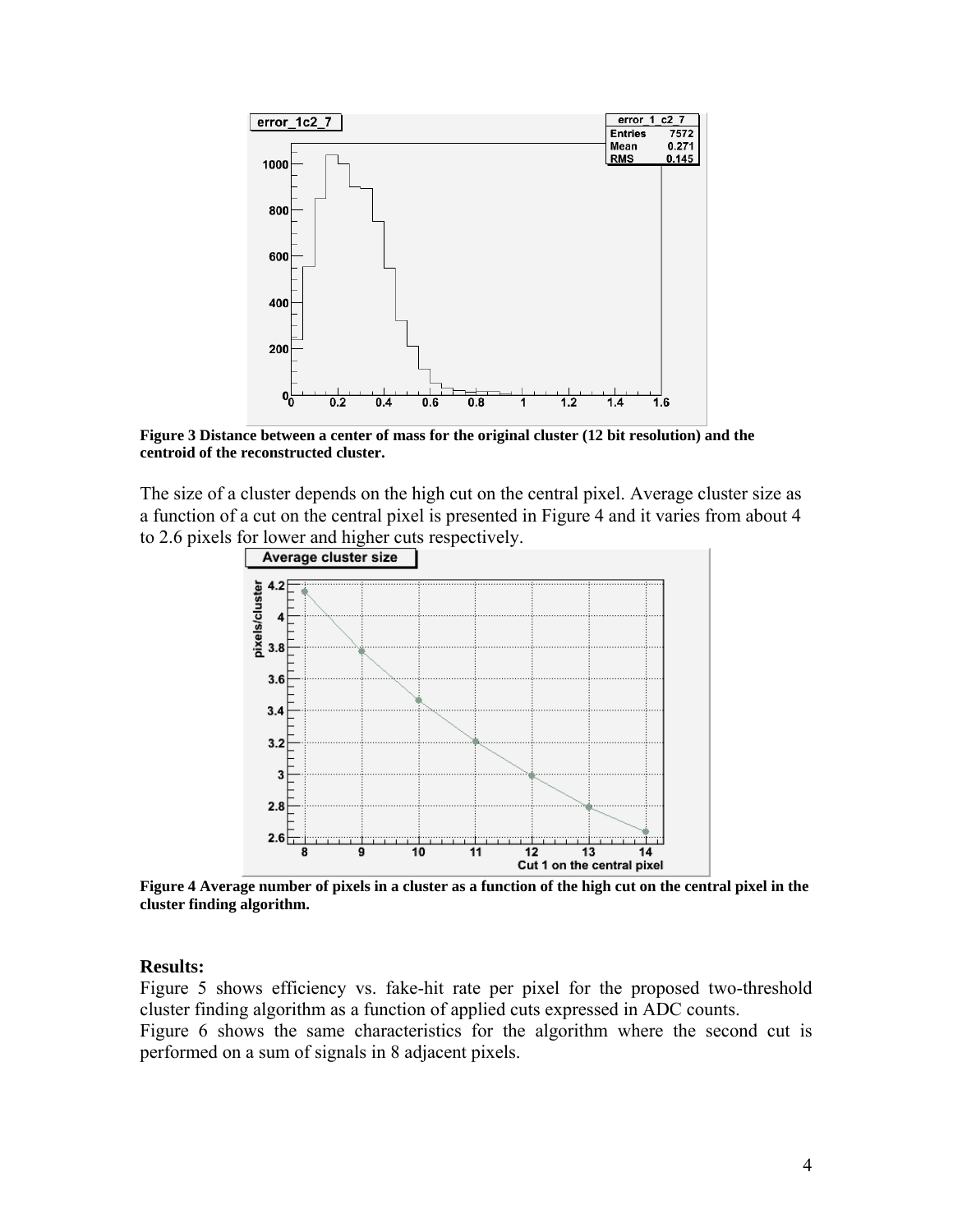Different colors show different settings for the second cut, while the points on the curves correspond to different threshold on the central pixel that vary from 14 to 8 ADC units with a step of one ADC unit when tracked from left to right.

The fake-hit rate equal to  $10^{-7}$  is an arbitrary number that corresponds to no fake hits detected.

<span id="page-4-0"></span>

**Figure 5 Efficiency vs. fake-hit rate per pixel for the cluster finding algorithm based on two thresholds: high cut on the central pixel and lower cut on one of 8 adjacent pixels.**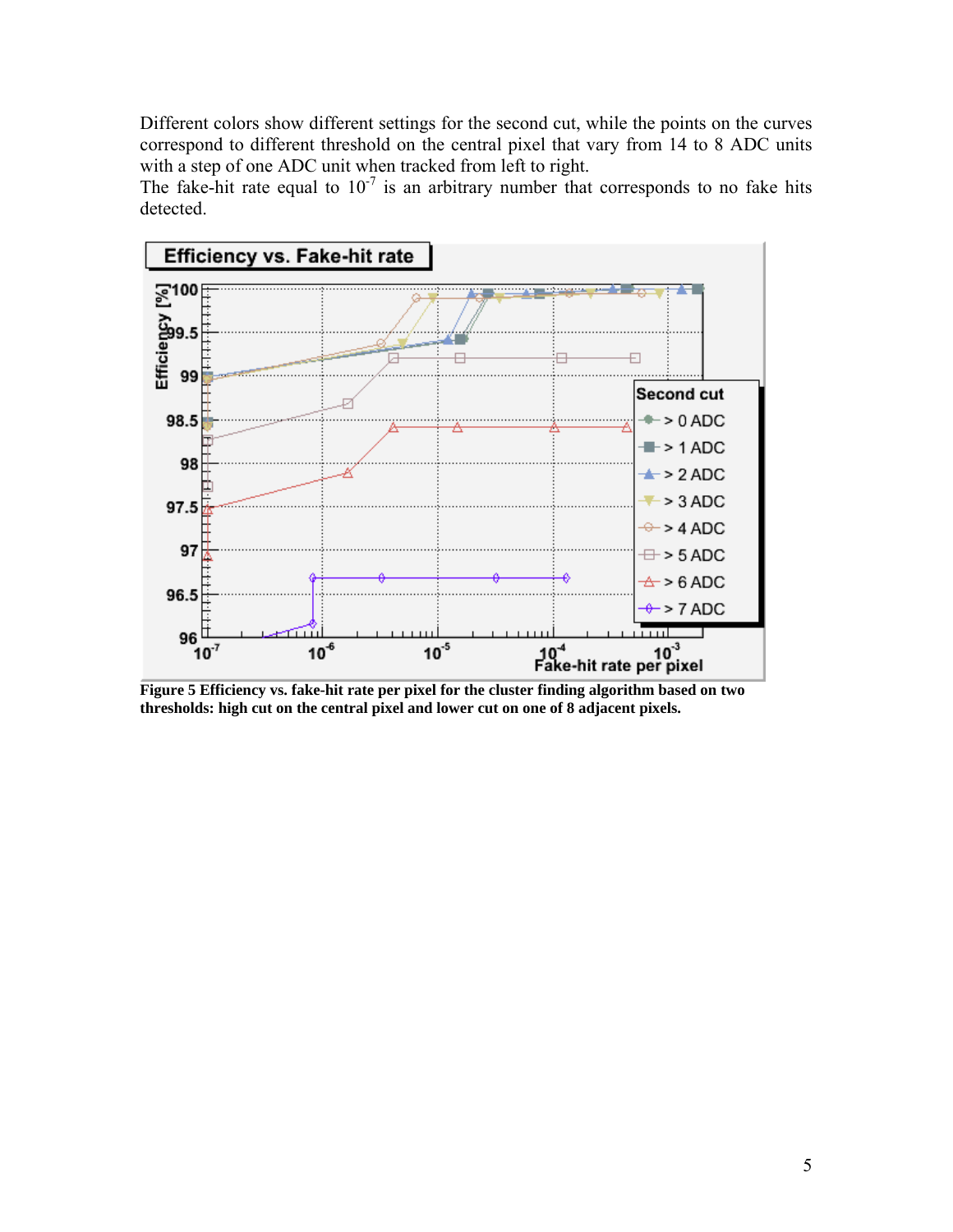<span id="page-5-0"></span>

**Figure 6 Efficiency vs. fake-hit rate per pixel for the cluster finding algorithm based on two thresholds: high cut on the central pixel and the second cut on sum of signals from all of 8 adjacent pixels.** 

For the satisfactory performance of a detector i.e. a high detection efficiency (>99 %) and a low fake-hit rate per pixel  $(<10<sup>-4</sup>)$  are required. It can be seen that the proposed twothreshold algorithm meets these criteria for a various pairs of the two cuts i.e. center pixel threshold  $\geq$ 10 ADC and low threshold < 5 ADC. This should allow settings to be chosen that comfortably reach the desired performance.

Although the algorithm based on sums of signals is much more flexible and the range of acceptable settings is much wider, the proposed two-threshold algorithm is more suitable to the HFT readout system. This is due to a very good performance achievable with an extremely simple architecture. This simple architecture can be very easily implemented in an FPGA and also seems to be an attractive solution for on-chip implementation.

## **Additional considerations:**

In this study, a variety of cluster finders based on two different thresholds was investigated. Considered algorithms had the same cut on the central pixel but different cuts on the neighbor pixels:

- Any one pixel of 8 neighbors passes the lower threshold (described above),
- Any two pixels of 8 neighbors pass the lower threshold,
- Any three pixels of 8 neighbors pass the lower threshold,
- Any 2 adjacent pixels of 8 neighbors pass the lower threshold,
- Any 1 pixel of 4 neighbors passes the lower threshold ([Figure 7b](#page-6-0)),